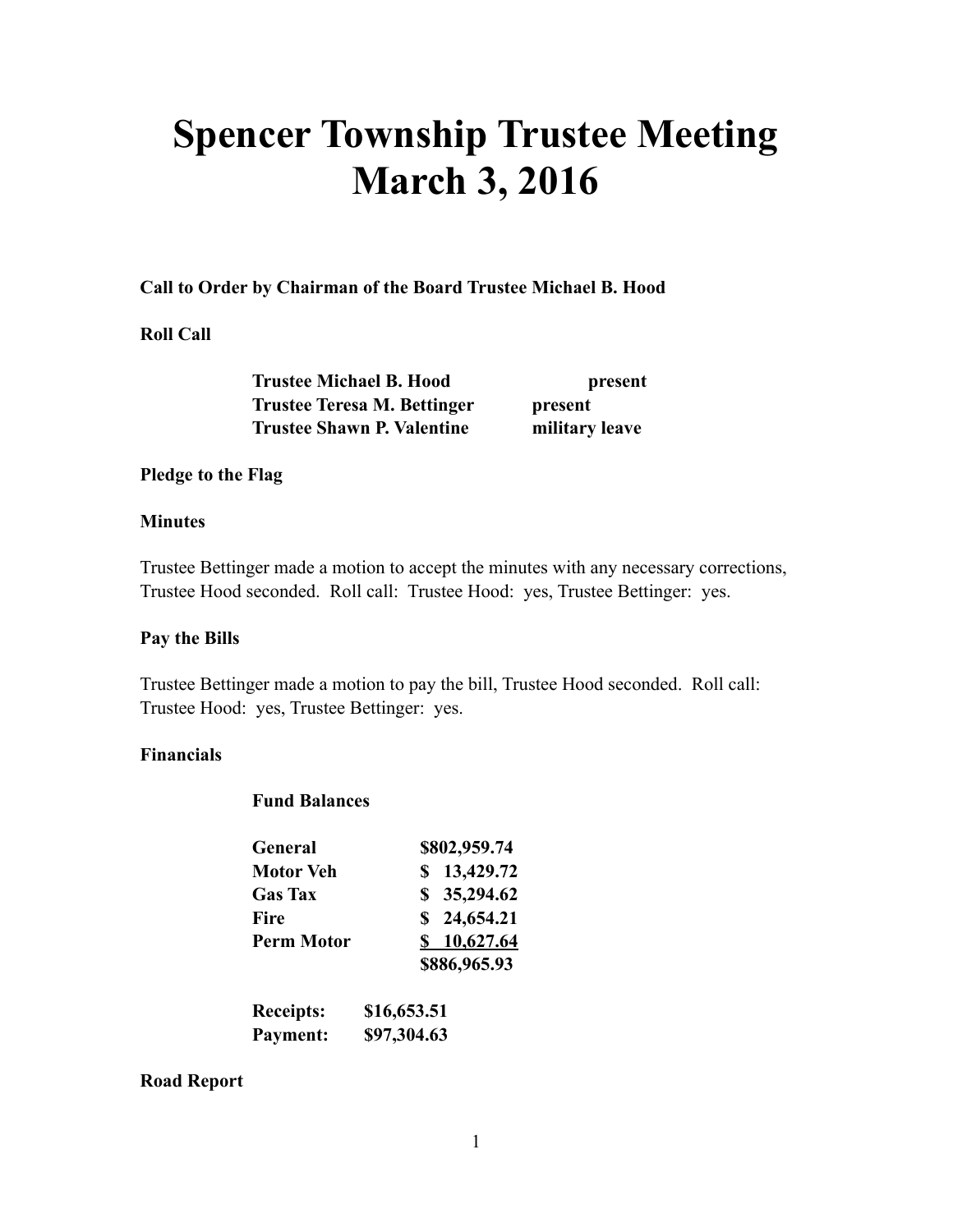Dean Croskey, Road Superintendent, gave the report.

Through the month road cleaning occurred using the chipper for limbs and other brush along with trash pick up. Maintenance repairs on lighting fixtures occurred at the fire station.

Lighting repairs also occurred at the Township Hall.

Preventative maintenance occurred on the some Township equipment. There was some plowing and salting. 100 tons of salt was purchased.

Mr. Croskey presented 3 estimates for tree trimming on Schwamberger road. The Trustees reviewed the bids and made a decision. Trustee Bettinger made a motion to go with City Tree Service on the tree project for \$4,650, Trustee Hood seconded. Roll call vote: Trustee Hood: yes, Trustee Bettinger: yes.

5 new lights were approved to be installed at the fire station by TJ Lewis for \$2,500. Trustee Bettinger made the motion, Trustee Hood seconded. Roll call vote: Trustee Hood: yes, Trustee Bettinger: yes.

#### **Zoning Commission**

It was discussed if property at 9530 Frankfort Road was allowed to have a paved asphalt drive. It was approved for 100' onto the property the Zoning Inspector informed. There was question regarding paving with concrete or asphalt.

Jack Gulvas reported no meeting

# **BZA**

Vice Chairman, Jacky Dale reported no meeting.

# **Zoning Report**

Zoning Inspector, Dean Croskey, gave the road report.

There was discussion on the demolition of the old Spuds property on the corner of Angola and Crissey Roads. The board decided to place an advertisement in the Toledo Blade for the demolition. Trustee Bettinger made this motion, Trustee Hood seconded. Roll call: Trustee Hood: yes, Trustee Bettinger: yes.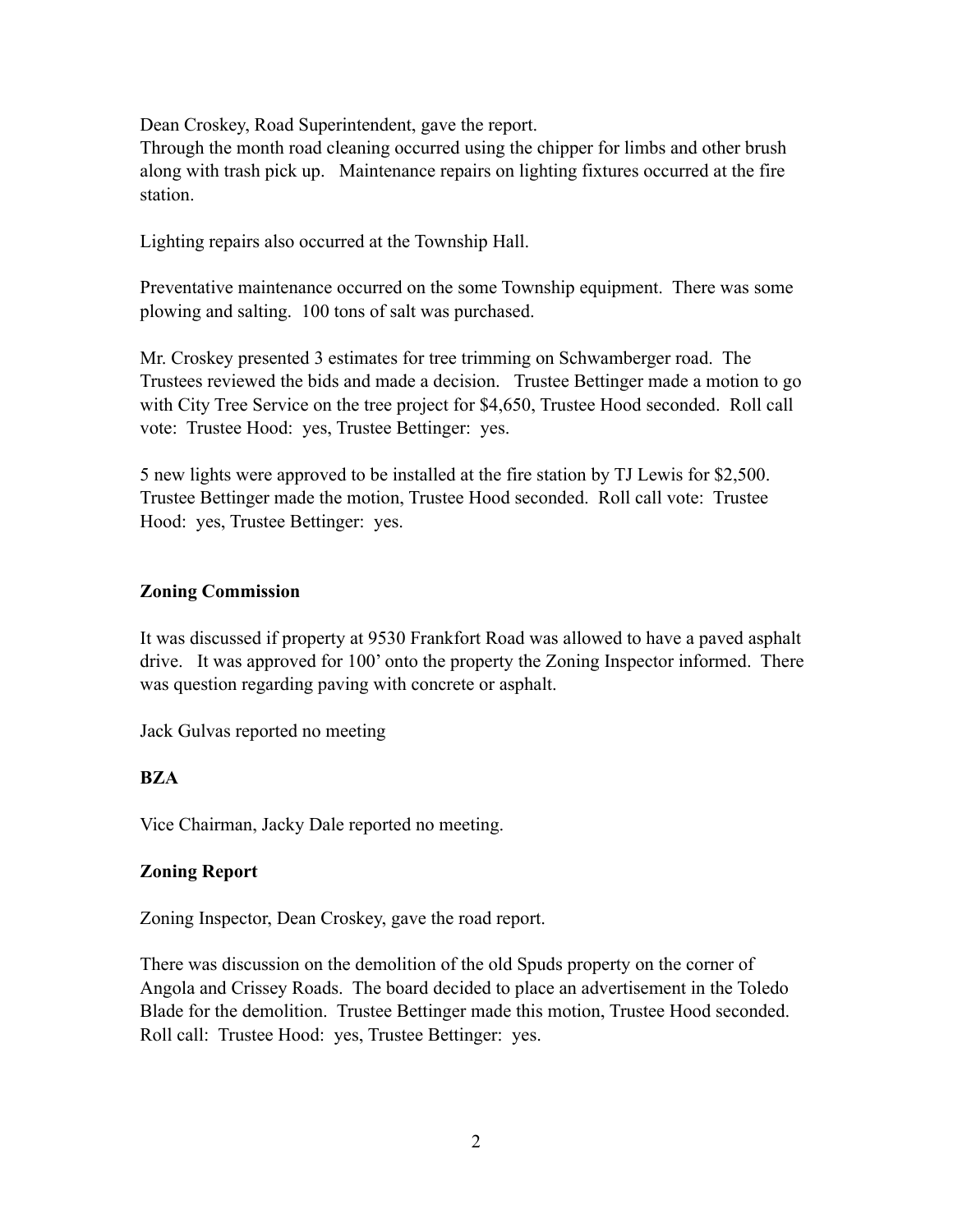3 violations were issued, one being against the Neighborhood Health Association. They will vacate their premises by March 7, 2016. There were also corrections made by residents on previous zoning violations.

# **Fire**

Chief, Carl Arnold, gave the fire report for the month of February.

| Fire | <b>EMS</b> |
|------|------------|
| 2    | 22         |
| 1    | 4          |
| 2    | 6          |
| 1    | 0          |
|      |            |

# **Total Runs = 38**

Chief Arnold reported that one person has expressed interest on the Deputy Chief position.

Chief Arnold reported that there were repairs needed and completed on Medic 56 and Medic 57.

The Board decided to approve the hiring of 3 new part time fire fighters and 3 volunteer fire fighters. They will need a physical, which the Township will pay for per the Ohio Revised Code. Trustee Bettinger made the motion, Trustee Hood seconded. Roll call vote: Trustee Hood: yes, Trustee Bettinger: yes.

The Chief proposed the updating of the Fire Department Standard Operating Guidelines. A drug and alcohol testing policy is part of the update. The Board approved this motion to apply to the **entire** Township personnel, Trustee Bettinger made the motion, Trustee Hood seconded. Roll call vote: Trustee Hood: yes, Trustee Bettinger: yes.

There was discussion on the purchase of uniforms for the Fire Department. After discussion, this was tabled.

# **JEDZ**

JEDZ meeting was cancelled Trustee Hood reported.

# **Land Use**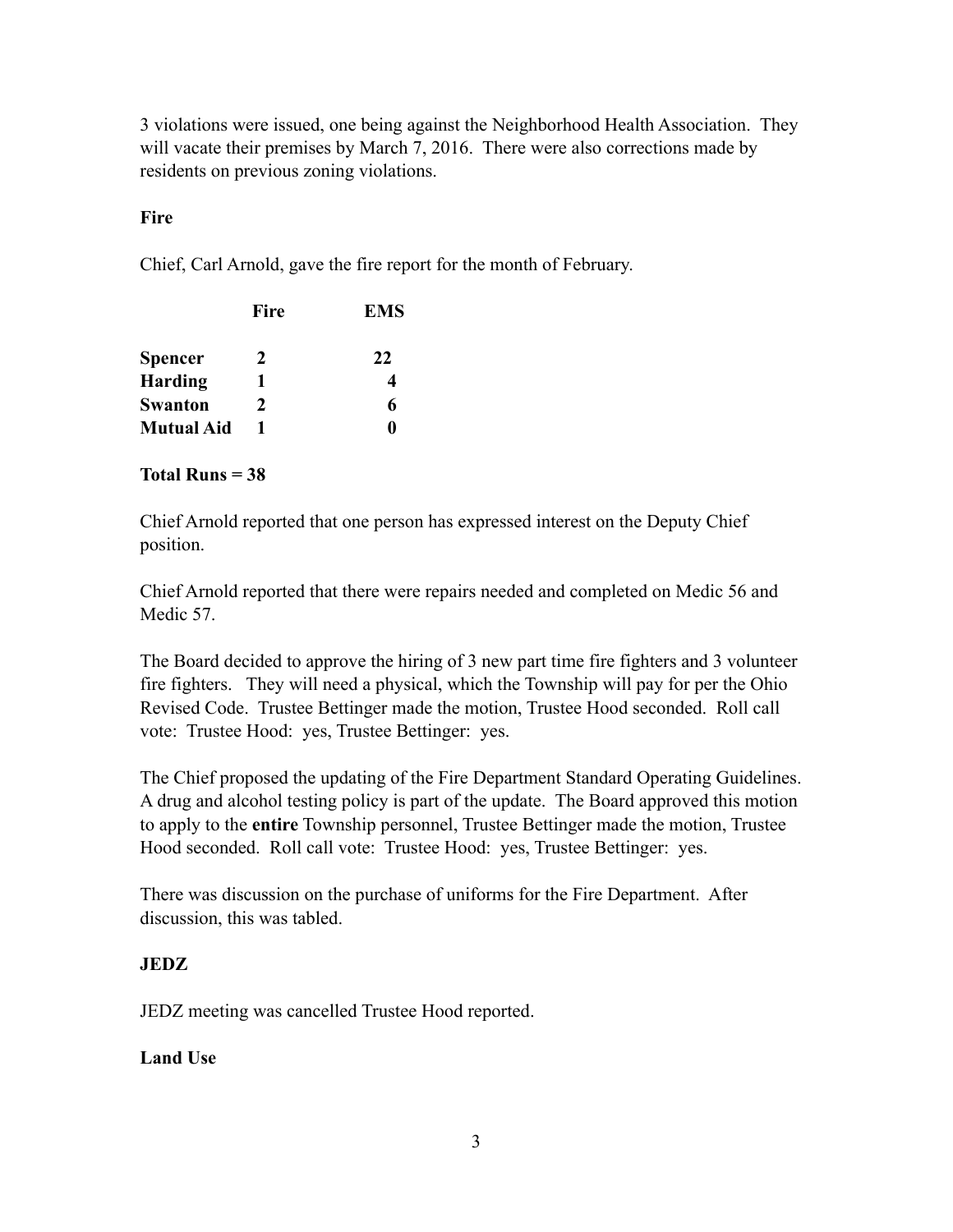Chairman, Louis Morgan, gave the report. The Land Use Committee is looking for 2 additional members. LaTonya Boyd has already expressed interest with a letter to the Board. Trustee Bettinger made the motion to appoint Ms. Boyd, Trustee Hood seconded. Roll call vote: Trustee Hood: yes, Trustee Bettinger: yes.

Resident, Jacky Dale, expressed interest in being a member on the Land Use Committee. Trustee Bettinger made a motion to appoint her as an alternate, Trustee Hood seconded. Roll call vote: Trustee Hood: yes, Trustee Bettinger: yes.

Mr. Morgan will contact a member who has not been active for the second position.

# **Correspondence**

The Fiscal Officer gave the correspondence report.

A letter was read from the Nature Conservancy. They gave a gift of \$5000.

The Fiscal Officer presented a model Sexual Harassment Policy for the Township to adopt. The Board will review the policy.

The Fiscal Officer informed the Board Sheilah McAdams, Township legal representative, informed the Board it is in the Board's best interest to forward copies of lawsuits filed against Trustee Hood to OTARMA (legal representative).

A letter was read from Prosecutor Borell's office regarding health insurance for elected officials. There was discussion on the matter. Trustee Bettinger will contact Prosecutor Borell to get a clear understanding.

#### **Old Business**

No Old Business

#### **New Business**

Resident and Director of Spencer Neighborhood Center, Carol Shull, spoke. She is requesting a formal relationship with Spencer Neighborhood Center and Spencer Township. The Center is vying for a Lucas County Port Authority grant to help with Drivers Education for people under 18 and reinstatement of drivers licenses for drivers 18-24. The Township can help by offering community service to the individuals 18-24. Trustee Bettinger made a motion to partner with the Neighborhood Center. Roll call vote: Trustee Hood: yes, Trustee Bettinger: yes.

She invited the public to a recognition program on March 18, 2016.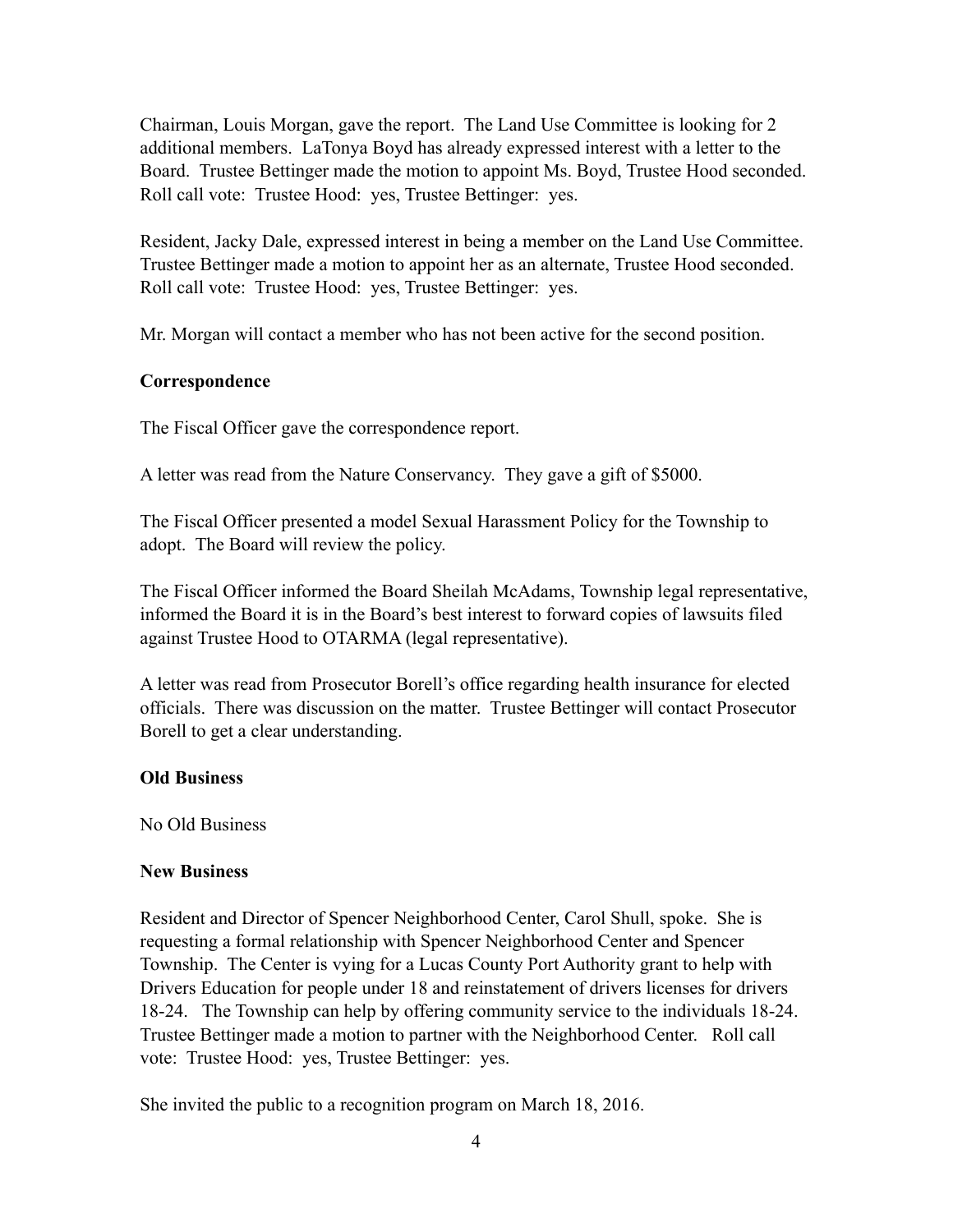# **Open to the Public**

Ray Palawczyk asked if the Fire Department would have functions for the youth of the Township. Chief Arnold spoke and said the department is willing, but there is little interest from the Township. He will look into this for the future.

Resident, Jacky Dale, asked if the representative from the TARTA board has given report. Trustee Hood explained Mr. Thomas has resigned his position as the Spencer Township representative. Trustee Bettinger made the motion to remove Donald Thomas as TARTA representative, Trustee seconded. Roll call vote: Trustee Hood: yes, Trustee Bettinger: yes. Trustee Bettinger made a motion to appoint Jacky Dale as Spencer Township TARTA representative, Trustee Hood seconded. Roll call vote: Trustee Hood: yes, Trustee Bettinger: yes.

Resident, Kate Roth, asked if the Township voicemail could be updated.

Resident, Dean Anderson, asked that the Township pen a letter to the Nature Conservancy and let them know their donation is appreciated, but more is requested since they have acquired so much Township property.

Mr. Anderson asked about the bike path that has been staked out in the Township by the Metro Parks..

Mr. Anderson questioned the safety of the berm that has been placed in potholes vs. cold patch.

Mr. Palawczyk asked if the Township has heard about any payment from the Metro Parks for our fire service. Trustee Hood stated the Township is looking into this.

Chief Arnold informed all of a CPR program that is starting at the Fire Department.

Trustee Bettinger made a motion to adjourn at 9:04pm, Trustee Hood seconded. Roll call vote: Trustee Hood: yes, Trustee Bettinger: yes.



Fiscal Officer

Chairman of the Board of Trustees